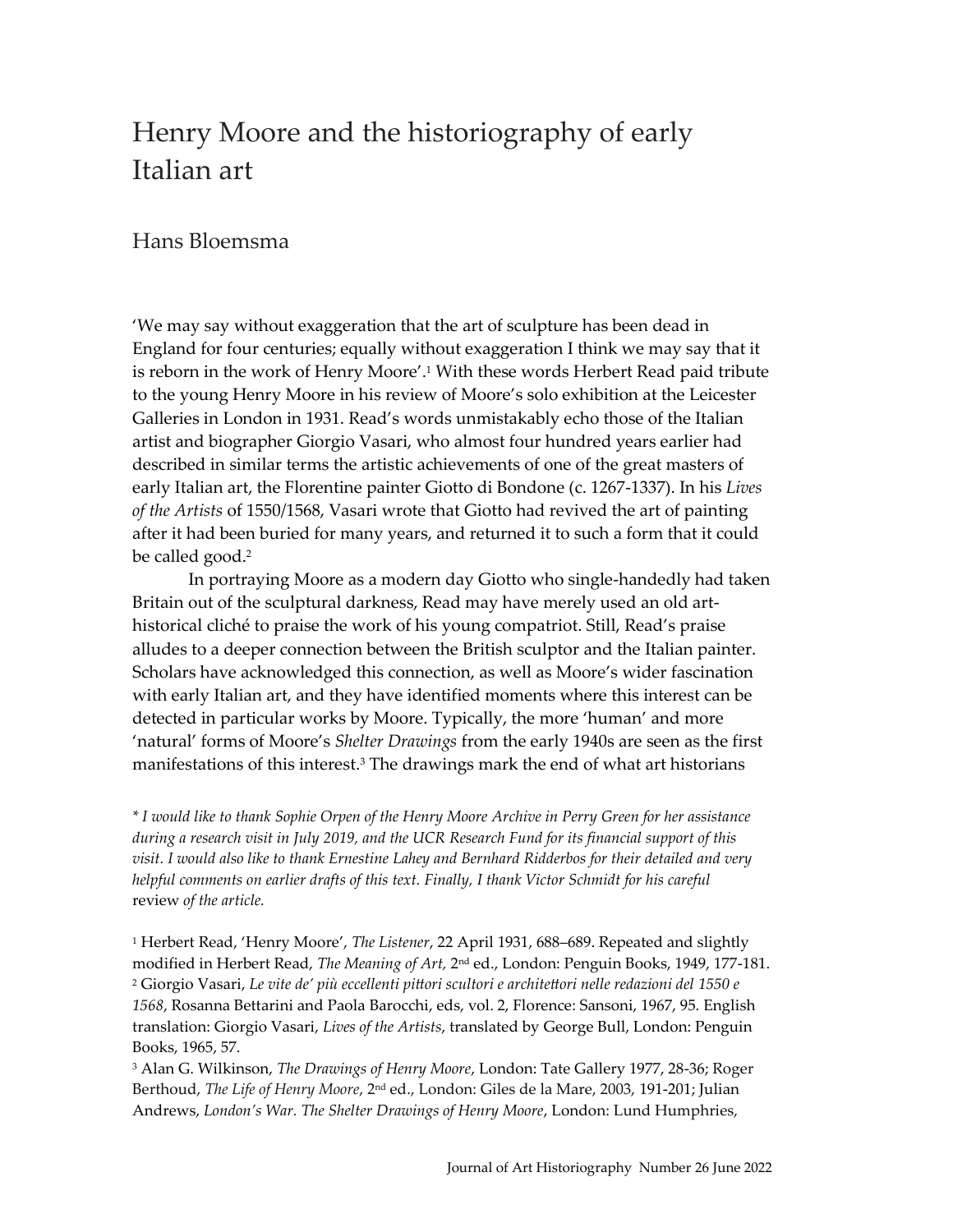perceive as a rather sustained focus on forms of abstraction informed by non-Western art throughout the 1930s. Early Italian art is also seen as a source of inspiration for a comparable reappearance of human figuration in Moore's sculptures from the 1940s. David Sylvester, for example, observed 'significant resemblances' between Moore's Northampton *Mother and Child* from 1943-44 and Madonnas by Giotto and Masaccio.<sup>4</sup> Scholars have also tried to identify earlier instances of Italian influence. For instance, Diane Kirkpatrick has suggested that Moore's drawing *Study of Seated Nude* (1928) in the collection of the University of Michigan Museum of Art shows signs of the struggle the young Moore experienced in attempting to combine his fascination with the art of Giotto and Masaccio with his admiration for sculpture from India, Egypt and Pre-Columbian Mexico.<sup>5</sup> Likewise, in an analysis of Moore's *Half-Figure* (1932) in the Tate collection, Alice Correia identifies Giotto and Piero della Francesca as sources for this sculpture, next to a number of non-Western works.<sup>6</sup>

The objective of this article is not to catalogue more instances where the appeal of early Italian art manifests itself in Moore's work. Instead, the goal is to analyse the art-historical background of this attraction, paying special attention to Moore's writings. Although Moore did not write much on early Italian art, certainly not when compared with his longer accounts of African and Pre-Columbian art, his comments on Giotto, Masaccio and Giovanni Pisano are of special interest. Not only do they testify to Moore's admiration for these artists and for qualities in their work that fuelled his own ambitions, they also bear witness to art-historical debates about early Italian art at a moment when it was undergoing a particularly formalist construction. While links between Moore's fascination with the work of Giotto, Masaccio and Giovanni Pisano and early twentieth-century critical ideas on early Italian art have been suggested in the literature, surprisingly little attention has been paid to specific developments in art-historical research that may have informed Moore's observations on these artists.<sup>7</sup>

This article consists of two parts. In the first part, I will outline Moore's views on Giotto, Masaccio and Giovanni Pisano as they emerge from his writings. In the second part, Moore's ideas will be situated against the background of latenineteenth and early-twentieth-century scholarship on early Italian art. Here, I will

**.** 

<sup>2002;</sup> Andrew Causey, *The Drawings of Henry Moore*, London: Lund Humphries, 2010, 104- 121.

<sup>4</sup> David Sylvester, *Henry Moore*, London: The Arts Council, 1968, 21-22.

<sup>5</sup> Diane Kirkpatrick, 'Modern British Sculpture at the University of Michigan Museum of Art, part one', *Bulletin. The University of Michigan Museums of Art and Archaeology,* 3, 1980, 66-67. <sup>6</sup> Alice Correia, *'H f-Figure* 1932 by Henry Moore OM, CH', catalogue entry, January 2013, in *Henry Moore: Sculptural Process and Public Identity*, Tate Research Publication, 2015, [https://www.tate.org.uk/art/research-publications/henry-moore/henry-moore-om-ch-half](https://www.tate.org.uk/art/research-publications/henry-moore/henry-moore-om-ch-half-figure-r1146178)[figure-r1146178,](https://www.tate.org.uk/art/research-publications/henry-moore/henry-moore-om-ch-half-figure-r1146178) accessed 6 March 2021.

<sup>7</sup> See most recently Emanuele Greco, '1925: Henry Moore e l'Italia. Viaggio nei taccuini', in Sergio Risaliti, ed., *Henry Moore in Toscana,* Florence: Polistampa, 2021, 78-89.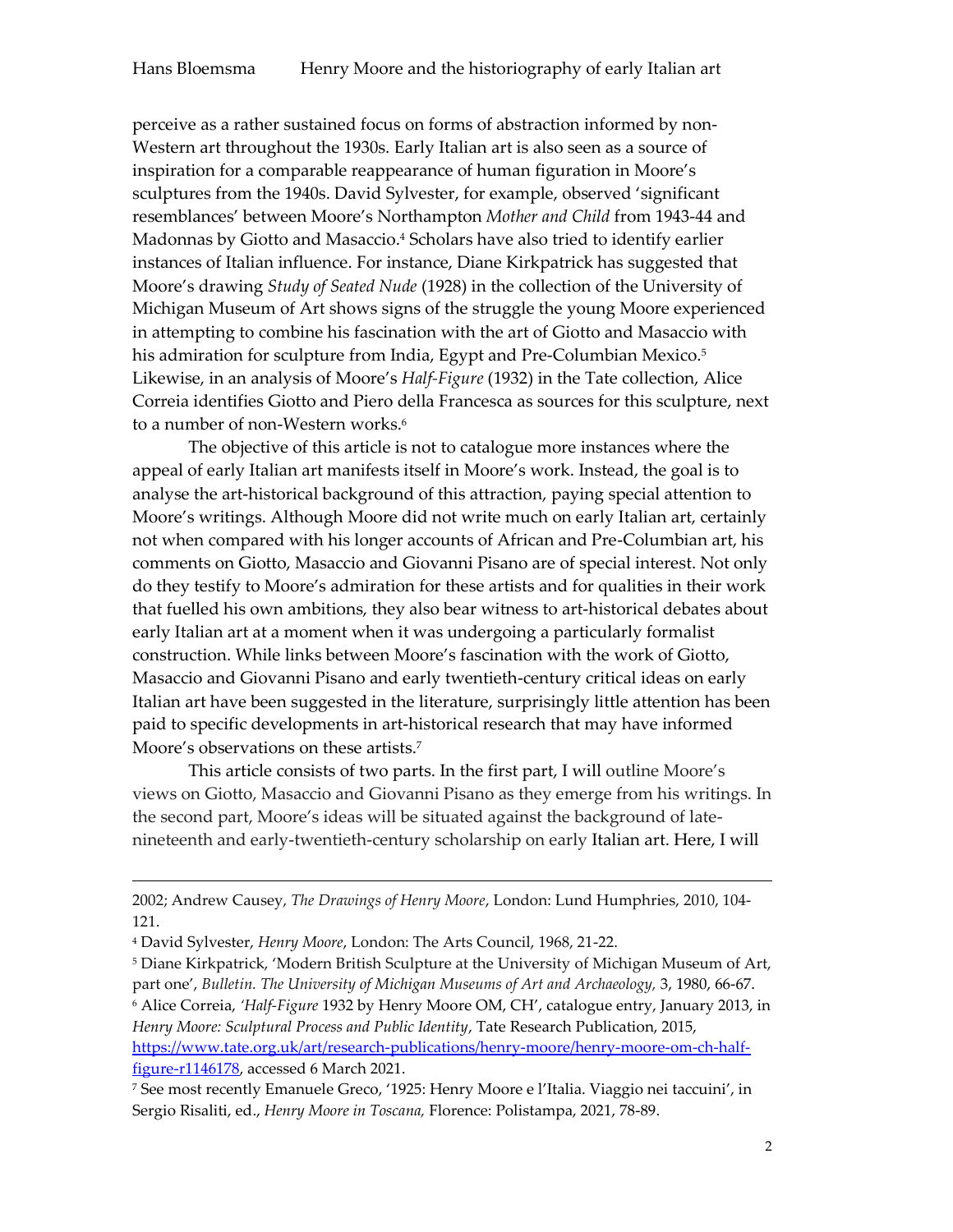explore to what extent Moore's observations are comparable to that of contemporary art historians. I will also identify moments where Moore's ideas offer unique and original perspectives on the work of Giotto, Masaccio and Giovanni Pisano that were not shared by his contemporaries.

#### **Moore on Giotto, Masaccio and Giovanni Pisano**

Moore discusses early Italian art in a number of interviews, letters and other texts ranging from the 1920s to the 1980s.<sup>8</sup> Even though these observations span more than half a century, Moore's views are remarkably consistent. Moore's first discussion of early Italian art is in a letter dated 12 March 1925. The letter is addressed to William Rothenstein, the principal of the Royal College of Art. It was written in Florence, where Moore was staying after having been awarded a travelling scholarship to Italy from the Royal College upon his graduation in 1924.9 In the letter, Moore expresses his fascination with early Italian art, writing: 'the early wall paintings – the work of Giotto, Orcagna, Lorenzetti, Taddeo Gaddi, the paintings leading up to and including Masaccio's are what have so far interested me most'.

Later on in the letter he explicitly singles out Giotto for praise: 'Giotto has made the greatest impression upon me (perhaps partly because he's the most English of the primitives)'. While the term 'primitive' was widely used in the context of early Italian art in the early twentieth century, Moore's reference to Giotto being 'the most English' of the early Italian artists is rather unusual.<sup>10</sup> Here, Moore seems to equate the realism with which Giotto's art had long been associated, with a comparable attention to life-likeness and love of the natural that nineteenth and

<sup>8</sup> These sources have been published in Alan Wilkinson, ed., *Henry Moore. Writings and Conversations*, Aldershot: Lund Humphries, 2002. Research in the Henry Moore Archive in Perry Green did not bring to light new material.

<sup>9</sup> The letter was first published in John Rothenstein, *Modern English Painters. Volume 2. Lewis to Moore,* London: Macdonald, 1956, 314-315. Reprinted in Wilkinson, *Henry Moore*, 52-53. On Moore's trip and his relationship with Italy see Berthoud, *Life of Henry Moore*, 66-71; Christa Lichtenstern, *Henry Moore. Work - Theory – Impact*, London: Royal Academy of Arts, 2008, 155-173[; Giuseppe](http://catalogue.henry-moore.org/search/*/bibliography?filter=heading%3ARIZZO%20Giuseppe) Rizzo, 'Il viaggio in Italia di Henry Moore: metamorfosi di un conflitto', Critica d'Arte, 33-34, 2008, 129-142.

<sup>10</sup> According to Edward Chaney, William Young Ottley (1771-1836) is credited with the first use of the term 'primitives' in this context. Edward Chaney, 'Introduction', in John Hale, *England and the Italian Renaissance. The Growth of Interest in its History and Art*, 4th ed., Oxford: Blackwell, 2005, xxv. On this see also Maureen McCue, *British Romanticism and the Reception of Italian Old Master Art, 1793-*1840, Farnham: Ashgate, 2014, 6-7. On the wider concept of primitivism see Frances S. Connelly, *The Sleep of Reason. Primitivism in Modern European Art and Aesthetics, 1725- 1907,* University Park, Penn: Pennsylvania State University Press, 1995, and E.H. Gombrich, *The Preference for the Primitive. Episodes in the History of Western Taste and Art*, London: Phaidon, 2002.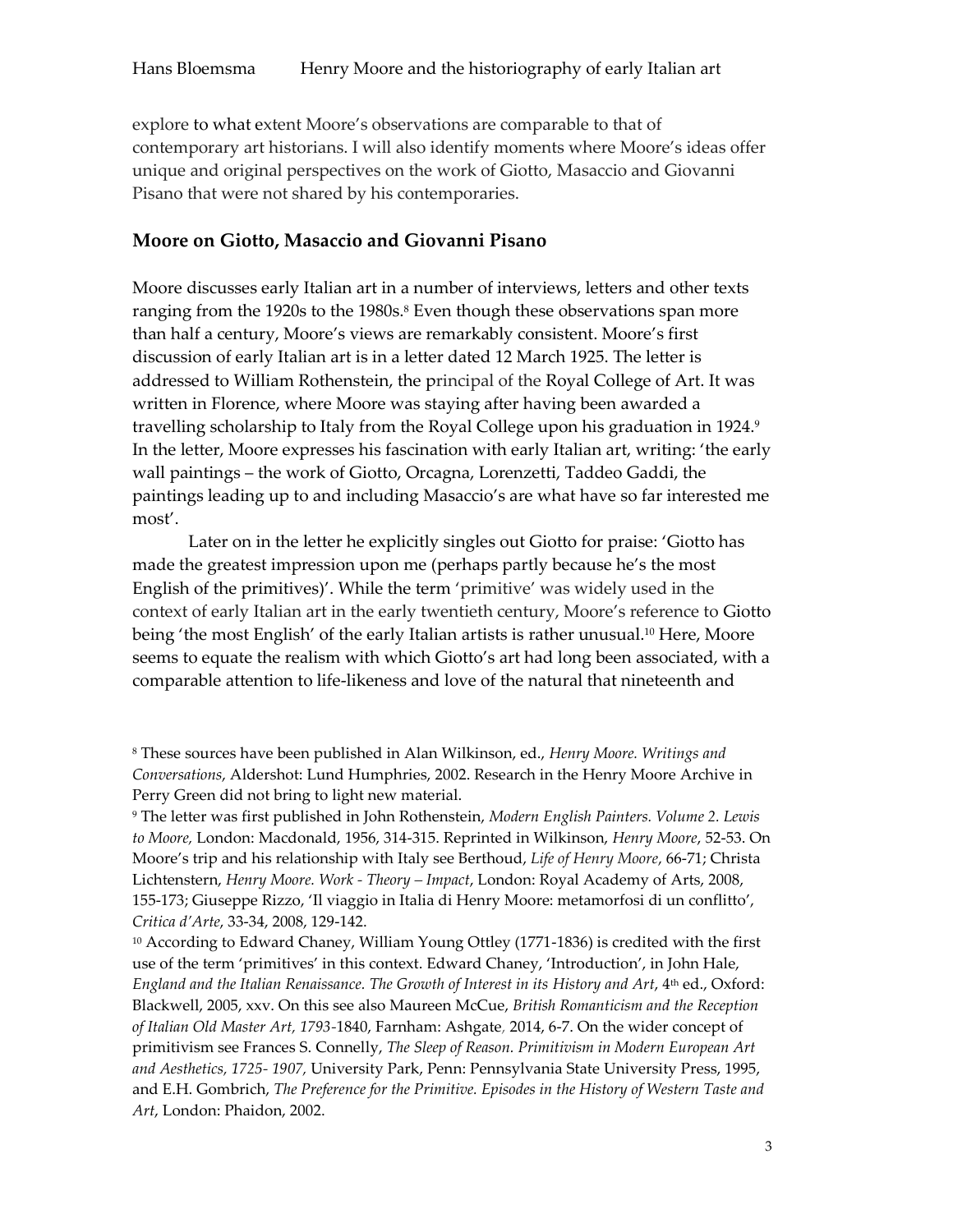### Hans Bloemsma Henry Moore and the historiography of early Italian art

early-twentieth century commentators saw as defining characteristics of English art.<sup>11</sup>

In the same letter to Rothenstein, Moore also discusses Giotto's painting in relationship to sculpture: 'Of great sculpture I've seen very little – Giotto's painting is the finest sculpture I met in Italy'.<sup>12</sup> Moore returned to this idea of a 'sculptural' Giotto in a letter from the early 1970s. This letter was sent to Luciano Bausi, the mayor of Florence, to thank him for the invitation to exhibit Moore's work at the Forte Belvedere in Florence in 1972. In the letter, Moore reminisces about his earlier trip: 'I have loved Florence since my first visit in 1925, as a young student spending a five months' traveling scholarship to Italy. – It was the most impressionable stage of my development – Out of the full five months, I stayed three months in Florence. At first it was the early Florentines I studied most, especially Giotto, because of the evident sculptural qualities'.<sup>13</sup>



Figure 1 Masaccio, *The Tribute Money,* c. 1425. Fresco, 247 × 597 cm. Florence: Brancacci Chapel, Santa Maria del Carmine. Photo: public domain.

In the letter to Bausi, Moore also describes how later during his stay in 1925 Masaccio became such an obsession that he would start every day with a visit to Masaccio's frescoes in the Brancacci chapel in the Santa Maria del Carmine. Moore repeated this observation in a conversation with Juliet Wilson in 1979. In the same conversation, he discusses Masaccio's frescoes in sculptural terms: 'he was the first artist, the first one really, to get weight, to make sculpture in painting really, to get

<sup>11</sup> On this see William Vaughan, 'The Englishness of British Art', *Oxford Art Journal*, 13, 1990, 11-23.

<sup>12</sup> On this see also Giovanni Carandente, 'Interviste: Henry Moore, Buckminster Fuller', *[QUI](http://catalogue.henry-moore.org/search/*/bibliography?filter=series%3AQui%20Arte%20Contemporanea)  [arte contemporanea](http://catalogue.henry-moore.org/search/*/bibliography?filter=series%3AQui%20Arte%20Contemporanea)*, 4, November [1967,](http://catalogue.henry-moore.org/search/*/bibliography?filter=yearPublished%3A1967) 36-38.

<sup>13</sup> Undated letter to Luciano Bausi. Reproduced in Giovanni Carandente, ed., *Mostra di Henry Moore*, Florence: Il bisonte; Nuovedizioni Vallecchi, 1972, 17. Reprinted in Wilkinson, *Henry Moore*, 74-75.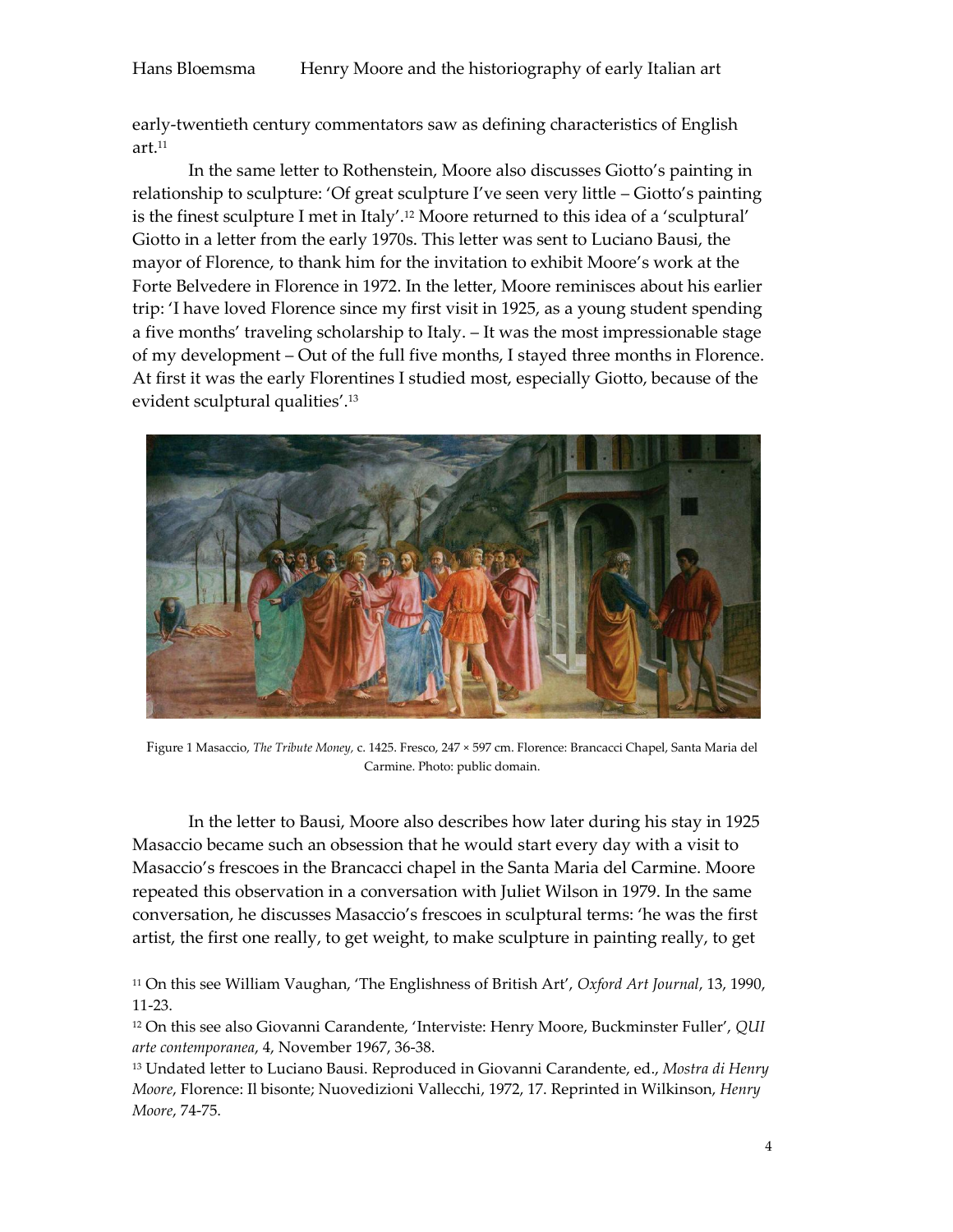the reality that sculpture can have into painting'.<sup>14</sup> In an interview from 1982, Moore explained how this sculptural reality allowed Masaccio to express a deep understanding of human nature.<sup>15</sup> He locates these expressive qualities in individual figures, observing that Masaccio was able to get 'a kind of electric charge in the air' not by strong physical action but by a dramatic tension inside his figures: 'the *Tribute Money* is just twelve people or thirteen, whatever number there are, standing in a row with just something happening between two of them that gives a kind of Greek ominous tragedy' (fig. 1). 16

Moore makes a similar connection between the articulation of sculptural form and the conveying of human emotions in a text on Giovanni Pisano from 1969. In this text, the introduction to Michael Ayrton's monograph on the Italian sculptor, Moore writes that form and expression should not be seen as separate things. In fact, they are closely connected, as is masterfully demonstrated by Giovanni's work: '[Giovanni's] form, his abstraction, his sculptural qualities were integrated. The human and the abstract formal elements are inseparable and that is what I think really great sculpture should be'.<sup>17</sup> Moore describes how he first saw Giovanni's work during a visit to Pisa in 1925, but how he could only see the figures on the façade and on top of the Baptistery from a distance. It was only after the war, when these figures were taken down and put inside the Baptistery, that Moore was struck by their tremendous dramatic force: 'Giovanni Pisano was a great sculptor in every sense, particularly in the sense of understanding and using three-dimensional form to affect people, to portray human feelings and character, to express great truths'.<sup>18</sup> Again Moore focuses on the expressive qualities of individual figures, explicitly separating Giovanni's story-telling abilities from his gift for form. Like Masaccio, Giovanni is praised by for getting drama into his figures when they stand still. On Giovanni's so-called *Dancer*, for instance, Moore writes: 'I don't think it was meant to be a figure that was actually dancing; I think he was giving energy to the figure by articulating from the inside' (fig. 2). <sup>19</sup> By articulating every individual part of the

<sup>14</sup> Reprinted in Wilkinson, *Henry Moore*, 155.

<sup>15</sup> Interview with Milton Esterow, 'Mr Moore, what use is what you're doing?', *Art News*, October 1982, 110-111. Reprinted in Wilkinson, *Henry Moore*, 156.

<sup>16</sup> Wilkinson, *Henry Moore*, 155. See also Henry Moore, 'Introduction' in Michael Ayrton, *Giovanni Pisano. Sculptor*, London: Thames & Hudson, 1969, 7-11. Reprinted in Wilkinson, *Henry Moore*, 169-173.

<sup>17</sup> Wilkinson, *Henry Moore*, 172.

<sup>18</sup> Wilkinson, *Henry Moore*, 169. The visit most likely took place in 1958. On this and drawings by Moore related to this visit see Ann Garrould, ed., *[Henry Moore. Complete](https://catalogue.henry-moore.org/bibliography/3953/henry-moore-complete-drawings-volume-4-195076-edited-by)  [Drawings, Volume](https://catalogue.henry-moore.org/bibliography/3953/henry-moore-complete-drawings-volume-4-195076-edited-by) 4, 1950-76*, Much Hadham and Aldershot: Henry Moore Foundation; Lund Humphries, 2003, ii. and 134.

<sup>19</sup> Wilkinson, *Henry Moore*, 170. The *Dancer* (1280s-1290s) was one of the sculptures Giovanni made for the outside of the Baptistery. It has no head nor attributes to help further identification. The title *Dancer* dates from the nineteenth century. The sculpture is now in the Museo dell'Opera del Duomo di Pisa. See Marco Bona Castellotti and Antonio Giuliano, eds,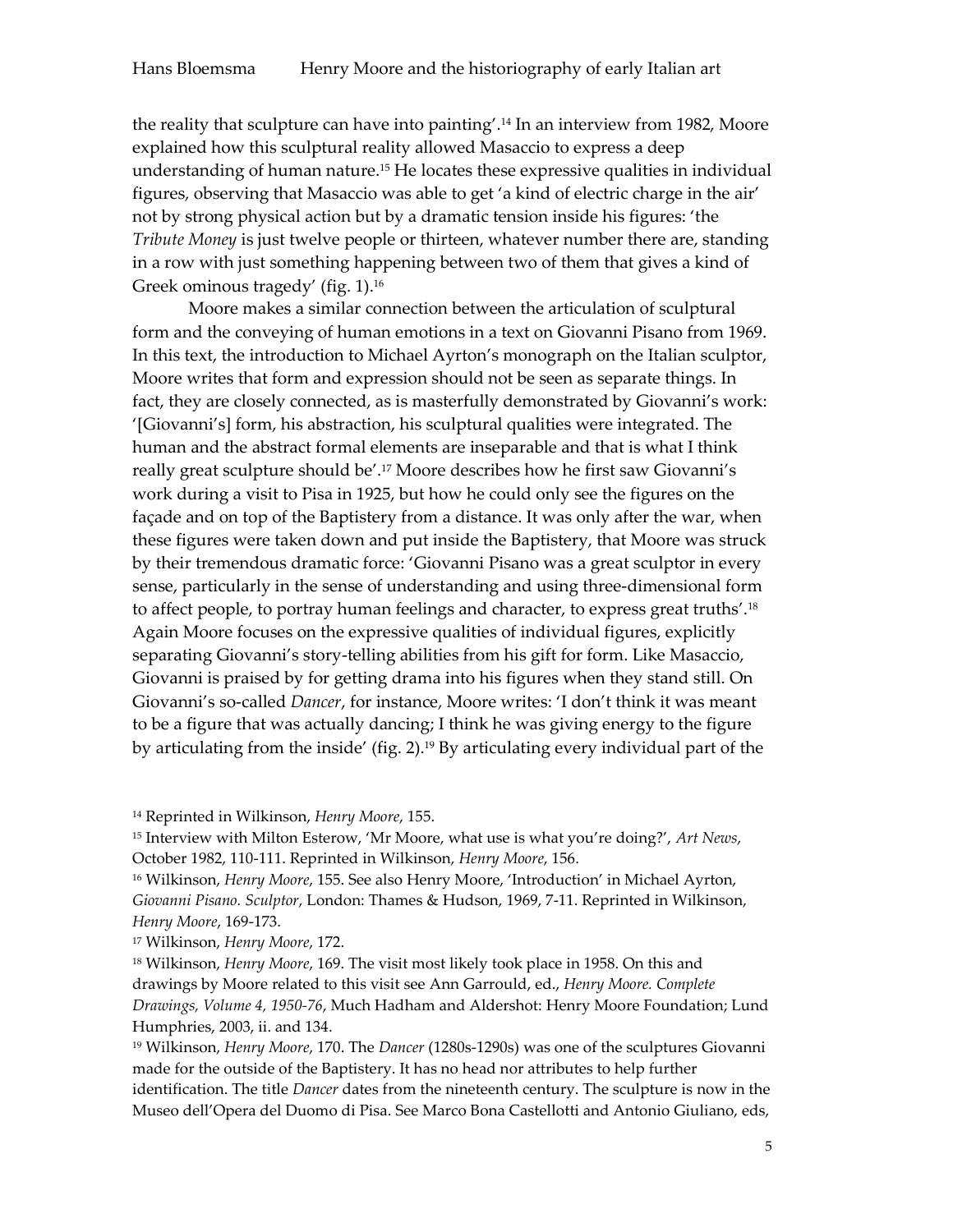body – and not just the faces as his father Nicola had done – Giovanni gave his sculptures intensity and energy, enabling him to convey a 'deep philosophical understanding of human nature, human tragedy, and everything else'.<sup>20</sup> Because of this, Moore believes that Giovanni should be considered one of the forerunners of the Renaissance. Like Giotto and Masaccio he changed Italian art by using the human figure in a plastic way to express emotions: '[Giovanni] was an artist who had done in sculpture things that Giotto and Masaccio would come to do in painting, but it was they who got the credit for being the fathers of the Renaissance.<sup>21</sup>



Figure 2 Giovanni Pisano, *Dancer*, 1280s-1290s. Marble, lifesize. Pisa: Museo dell'Opera del Duomo. © 2022. Photo Scala, Florence - courtesy of the Ministero Beni e Att. Culturali e del Turismo.

The above highlights the fact that Moore's ideas on Giotto, Masaccio and Giovanni Pisano are closely connected. What he values in all three is their successful exploration of the expressive potential of three-dimensional human figures. Not surprisingly, Moore values in their art precisely those elements that he was aiming for in his own work. Moore acknowledges this when he states that Masaccio's work fits in with his beliefs about and attitudes to sculpture, and that Giovanni's sculptures have what he was searching for as a young artist.<sup>22</sup> This observation finds support in a drawing that Moore made during his stay in Italy in 1925. The drawing, now in the Art Gallery of Ontario in Toronto, is based on a fifteenth-century sketch

**.** 

*Exempla. La rinascita dell'antico nell'arte italiana. Da Federico II ad Andrea Pisano*, Ospedaletto (Pisa): Pacini, 2008, 208 (cat.nr. 84).

<sup>20</sup> Wilkinson, *Henry Moore*, 170. Moore made comparable observations in an unpublished note form the late 1950s. Wilkinson, *Henry Moore*, 173.

<sup>21</sup> Wilkinson, *Henry Moore*, 172.

<sup>22</sup> Wilkinson, *Henry Moore*, 155 and 170.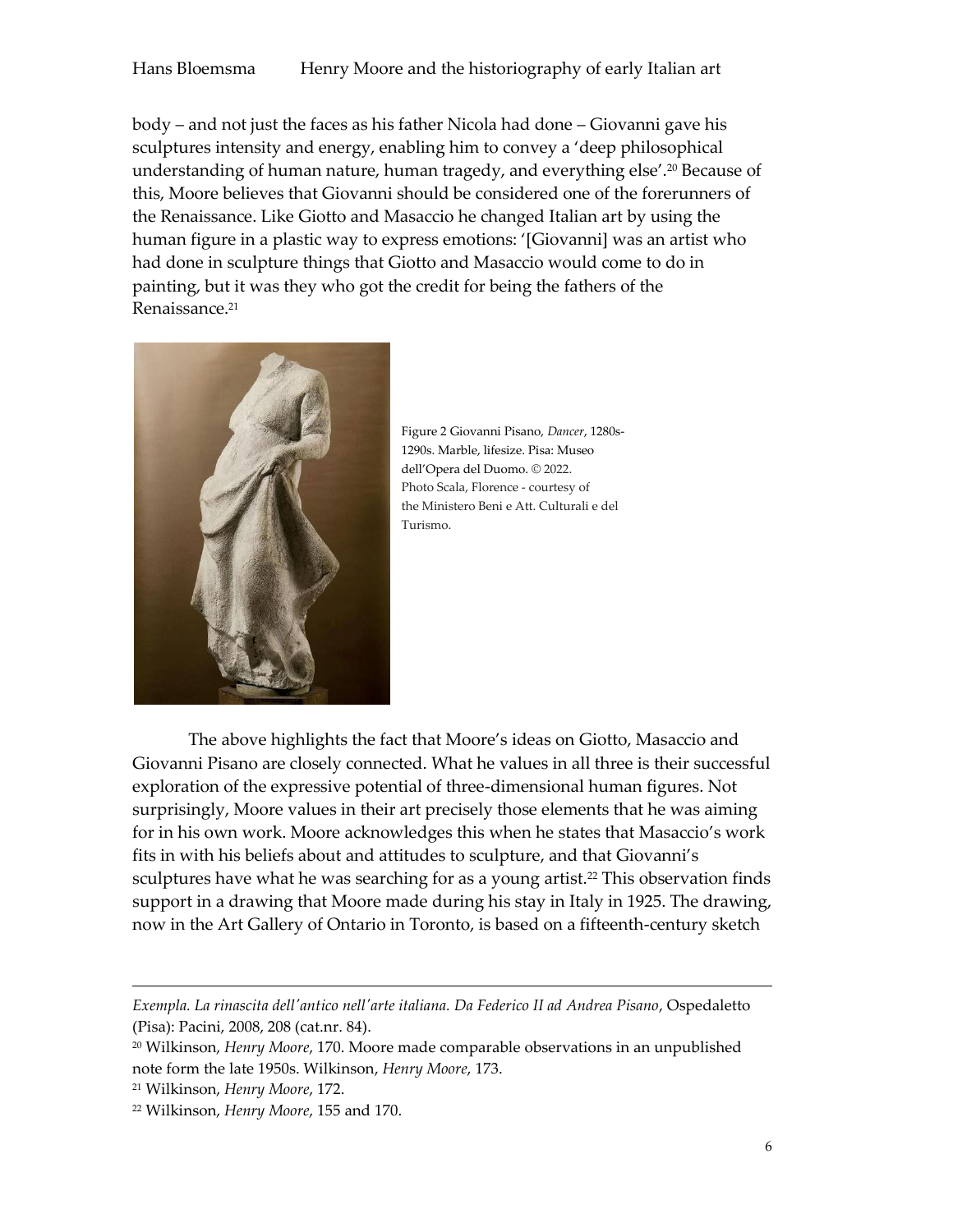

Figure 3 Henry Moore, *Copies of Figures from "The Visitation" of Giotto, 1925.* Graphite, pen and brown ink, black wash on paper, 33.8 x 24.5 cm. Toronto: Art Gallery of Ontario. Gift of Henry Moore, 1974. Photo: Art Gallery of Ontario. Reproduced by permission of The Henry Moore Foundation.

after a fourteenth-century depiction of the *Visitation* in the Lower Church in Assisi, traditionally attributed to Giotto (fig. 3).<sup>23</sup> In the drawing, Moore discarded the narrative structure and the spatial setting of Giotto's scene, focusing instead on the individual figures. These are lifted out of the story and seem to be randomly distributed over the page, allowing Moore to focus on their expressive and sculptural qualities. Especially one of the outer accompanying women in Giotto's composition is depicted with remarkable intensity in the centre of Moore's drawing. As Christa Lichtenstern observes, figures such as these confirm Moore's own artistic aspirations, firmly rooted as they are in themselves and expressing a deep sense of dignity and emotional restraint. 24

That Moore's appreciation of Giotto, Masaccio and Giovanni Pisano is motivated by his own artistic ambitions becomes even more evident when we read Moore's contribution to the catalogue for the Unit One exhibition of 1934. In this

<sup>23</sup> The fifteenth-century sketch is in the Collection of Prints and Drawings of the Uffizi galleries in Florence. [On Moore's drawing see David Ekserdjian,](http://catalogue.henry-moore.org/search/*/bibliography;jsessionid=4753E579B0065AD672B6ABA664FED9BD?filter=heading%3AEKSERDJIAN%20David.) 'The young Henry Moore and Italy: the influence of Mantegna and a trip to Siena', *[Apollo,](http://catalogue.henry-moore.org/search/*/bibliography;jsessionid=4753E579B0065AD672B6ABA664FED9BD?filter=series%3AApollo)* 488, Octobe[r 2002,](http://catalogue.henry-moore.org/search/*/bibliography;jsessionid=4753E579B0065AD672B6ABA664FED9BD?filter=yearPublished%3A2002) 36-40, and Lichtenstern, *Henry Moore*, 156-158. One other drawing in the Art Gallery of Ontario and a number of studies in Moore's Notebook nr. 3 in the collection of the Henry Moore Foundation (Perry Green) are also related to Moore's stay in Italy in 1925. In the past some of the drawings in the Notebook were described as 'Studies of Giotto'. See for instance Carandente, *Mostra di Henry Moore*, 76 and 311 (nr. 280). However, Davi[d Ekserdjian has](http://catalogue.henry-moore.org/search/*/bibliography;jsessionid=4753E579B0065AD672B6ABA664FED9BD?filter=heading%3AEKSERDJIAN%20David.)  [shown that they are based on works by fourteenth-century Sienese artists in the Pinacoteca](http://catalogue.henry-moore.org/search/*/bibliography;jsessionid=4753E579B0065AD672B6ABA664FED9BD?filter=heading%3AEKSERDJIAN%20David.)  in [Siena.](http://catalogue.henry-moore.org/search/*/bibliography;jsessionid=4753E579B0065AD672B6ABA664FED9BD?filter=heading%3AEKSERDJIAN%20David.)

<sup>24</sup> Lichtenstern, *Henry Moore*, 156 and 171-2.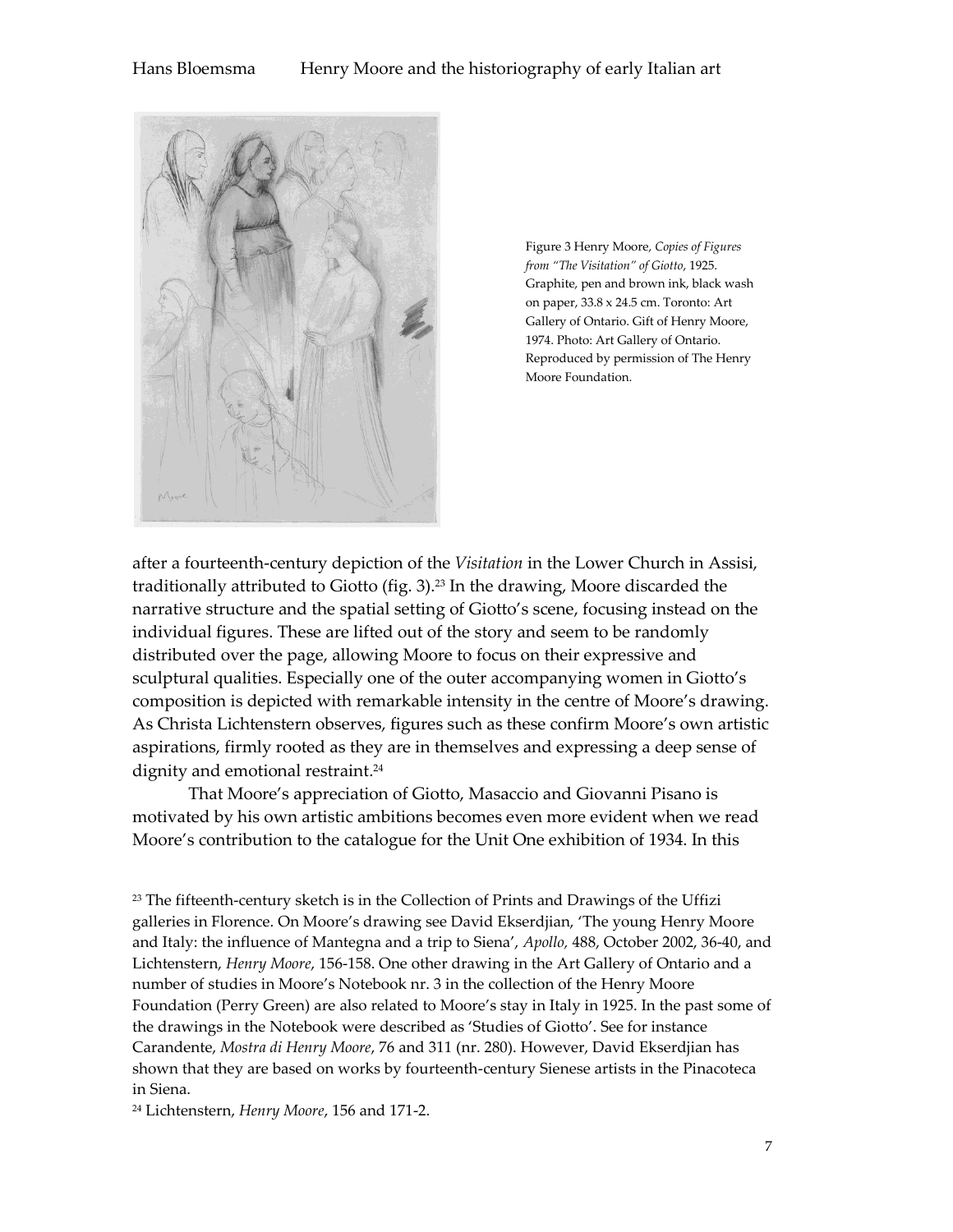text, the 36-year old Moore lists qualities that are of fundamental importance to him as a sculptor. In the section 'Vitality and Power of expression', he uses the term 'vitality' to describe the expressive power that he is after in his work. This vitality manifests itself not in outward movement or strong physical action but through an energetic force from inside the figures: 'For me a work must have a vitality of its own. I do not mean a reflection of the vitality of life, of movement, physical action, frisking, dancing figures and so on, but that a work can have in it a pent-up energy, an intense life of its own, independent of the object it may represent'. <sup>25</sup>

In fact, 'vitality' is a term that Moore uses a lot, not only to describe an ideal that was of great importance to him in his own practice, but also as a defining characteristic of what Moore called 'primitive art'. According to him, 'primitive art' has a vitality which makes it the opposite of calculation and academism, which he associates with the technical sophistication and proficiency of classical and Renaissance art.<sup>26</sup> Moore typically used the term 'primitive' in the conventional Anglocentric meaning of the term, referring to art from cultures outside European and great Eastern civilizations, such as sculpture from Africa, Oceania and pre-Columbian Mexico. The letter to William Rothenstein quoted above, but also other texts, show that he also used the term to refer to the work of early Italian painters such as Giotto and Masaccio.<sup>27</sup>

The discussion of Moore's views on early Italian art might suggest that his understanding of Giotto's, Masaccio's and Giovanni Pisano's figures as 'sculptural', and as having a strong vitality of their own, is largely the result of an unmediated confrontation between Moore and the work of these artists. To a certain extent I think this is true. However, in what follows I explore how Moore's observations are also shaped by nineteenth- and early twentieth-century art-historical research on Italian art, especially on Giotto and Masaccio. In analysing this art-historical context, I will not always assume that Moore was familiar with the literature discussed – even though it is known that that Moore was an avid reader of art-historical books ever since his student days in Leeds and London.<sup>28</sup> I am more interested in the wider cultural perception of early Italian art – as exemplified by these texts – in early twentieth-century Britain, and the possible influence this perception had on

<sup>25</sup> Herbert Read, ed., *Unit One. The Modern Movement in English Architecture, Painting and Sculpture,* London: Cassell, 1934, 30. Reprinted in Wilkinson, *Henry Moore*, 192. <sup>26</sup> See for example Henry Moore, 'Primitive Art', *The Listener*, 24 April 1941, 598-599. Reprinted in Wilkinson, *Henry Moore*, (102-106), 103. See also the notes and interviews reprinted in Wilkinson, *Henry Moore*, 116-120.

<sup>27</sup> See for example Wilkinson, *Henry Moore*, 103. This interest in non-Western art led Moore to be quite reluctant to accept the travelling scholarship to Italy, preferring instead to go to Paris or Berlin, where he believed 'primitive art' could best be studied. On this see Berthoud, *Life of Henry Moore*, 66, and James Johnson Sweeney, 'Henry Moore', *Partisan Review,* March-April 1947, 182. Reprinted in Wilkinson, *Henry Moore*, 54.

<sup>28</sup> On this see Berthoud, *Life of Henry Moore*, 37 and 46.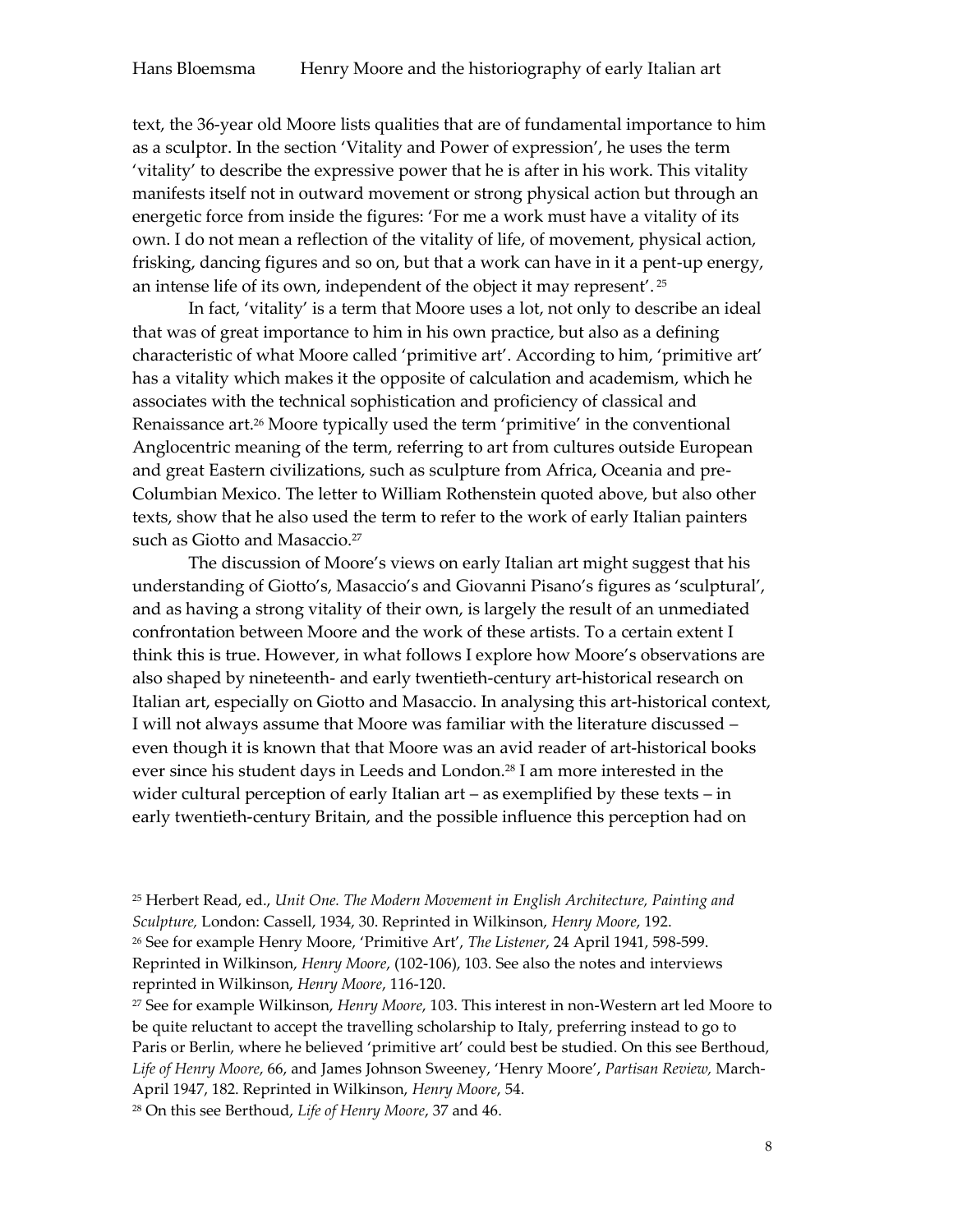Moore's ideas. Still, where possible, I will indicate the likelihood that Moore did have a more direct knowledge of the texts under discussion.

#### **Moore and art-historical scholarship on early Italian art**

Moore's account of Giotto's and Masaccio's paintings as 'sculptural' brings to mind Bernard Berenson's concept of 'tactile values'. Although there is no evidence that Moore ever read any of Berenson's writings, the American scholar's theories were so widely known in early twentieth-century British culture that one may assume that Moore was in one way or another aware of them.<sup>29</sup> Berenson introduced the term 'tactile values' in *The Florentine Painters of the Renaissance* (1896) to describe those qualities in a painting which create the illusion of three-dimensional form, and in doing so stimulate the tactile imagination of the viewer.<sup>30</sup> The concept had come to Berenson while observing Masaccio's fresco's in the Brancacci chapel, where one day he became consciously aware 'of bulk, of the third dimension'.<sup>31</sup> Berenson famously describes how his tactile consciousness is stimulated by Masaccio's frescoes: 'I feel that I could touch every figure, that it would yield a definite resistance to my touch, that I should have to expend thus much effort to displace it, that I could walk around it.'<sup>32</sup> Giotto's paintings likewise are described as giving the viewer the illusion of being able to touch the depicted figures: 'We still feel [Giotto's paintings] to be intensely real in the sense that they still powerfully appeal to our tactile imagination, thereby compelling us, as do all things that stimulate our sense of touch while they present themselves to our eyes, to take their existence for granted'33. According to Berenson, it is only when one can take 'for granted' the existence of painted objects that a work of art is able to give the viewer pleasure that is 'genuinely artistic'.<sup>34</sup>

Berenson's approach was radically formalistic. Separating the formal qualities of works of art from both the depicted content and all moral and emotional

<sup>29</sup> On the reception of Berenson in England see Lynne Walhout Hinojosa, *The Renaissance, English Cultural Nationalism, and Modernism, 1860-1920*, New York: Palgrave Macmillan, 2009, 96-111. For the fact that Moore had at least an awareness of the concept of tactile values see Wilkinson, *Henry Moore*, 211.

<sup>30</sup> Bernard Berenson, *The Florentine Painters of the Renaissance*, New York and London: Putnam, 1896, 4-5. On the origins of the concept of 'tactile values' see Alison Brown 'Bernard Berenson and "Tactile Values" in Florence', in [Joseph Connors](http://www.hup.harvard.edu/results-list.php?author=13650) and [Louis A. Waldman,](http://www.hup.harvard.edu/results-list.php?author=15184) eds, *Bernard Berenson Formation and Heritage*, Harvard: Harvard University Press, 2014, 101-120. <sup>31</sup> Brown, 'Bernard Berenson', 102, with reference to Bernard Berenson, *The Bernard Berenson Treasury: A Selection from the Works, Unpublished Writings, Letters, Diaries, and Journals of the Most Celebrated Humanist and Art Historian of Our Times, 1887-1958,* Hanna Kiel, ed., New York: Simon and Schuster, 1962, 279.

<sup>32</sup> Berenson, *Florentine Painters*, 29.

<sup>33</sup> Berenson, *Florentine Painters*, 6-7.

<sup>34</sup> Berenson, *Florentine Painters*, 7.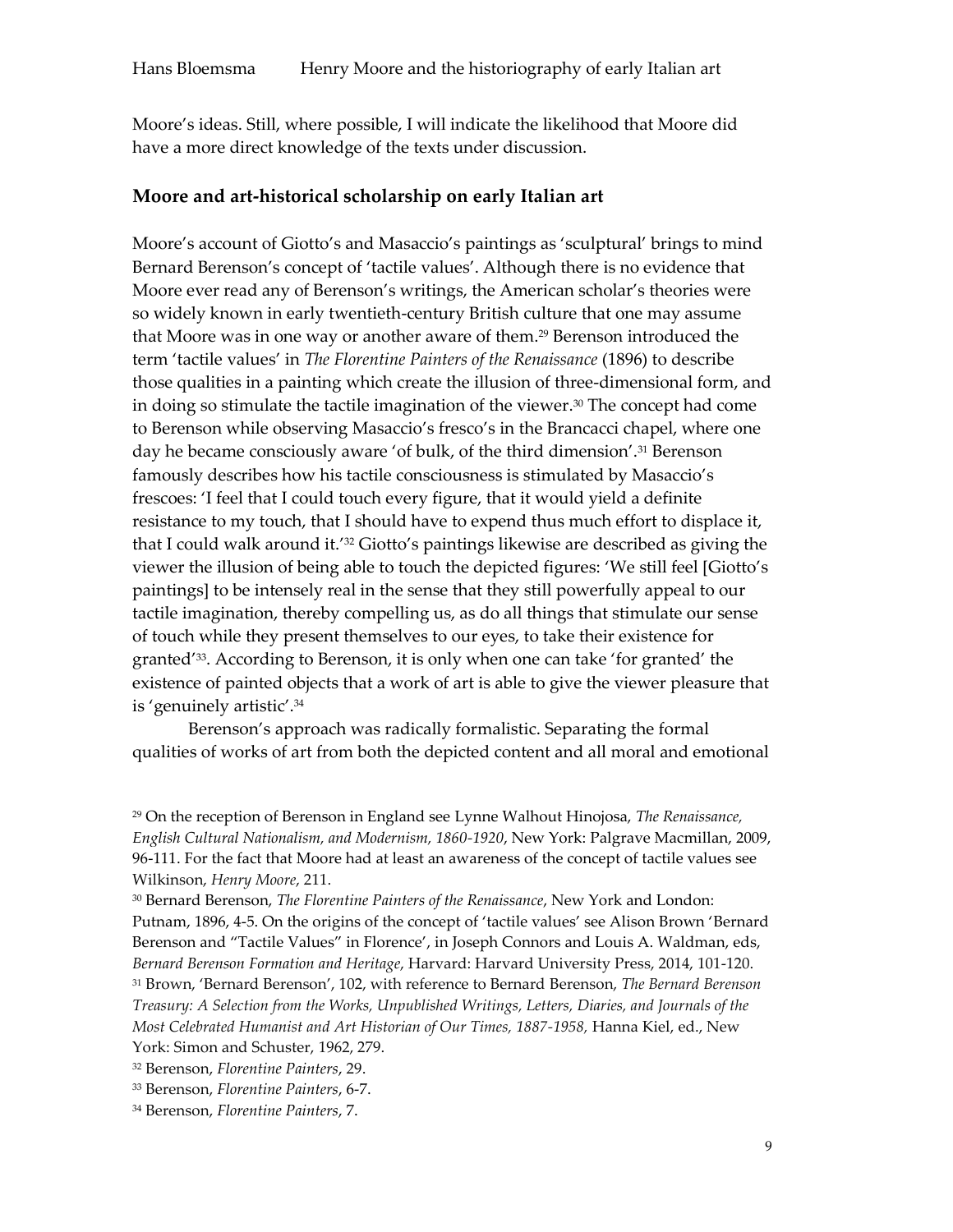associations that this content might have for the viewer, he dismissed the idea of art as illustration and cautioned against 'the error of judging a picture by its dramatic presentation of a situation or its rendering of character'.<sup>35</sup> Instead, he insisted on form as the principal source of artistic pleasure: 'It was in fact upon form, and form alone, that the great Florentine masters concentrated their efforts, and we are consequently forced to the belief that, in their pictures at least, form is the principal source of our aesthetic enjoyment'.<sup>36</sup>

That Berenson's formalistic readings of early Italian art had a significant impact in early twentieth-century Britain is evidenced by Roger Fry's two-part article on Giotto from 1900-01.<sup>37</sup> With a reference to Berenson's conviction that form is the principal source of aesthetic pleasure, Fry posed the following question: 'It is customary to dismiss all that concerns the dramatic presentation of subject as literature or illustration which is to be sharply distinguished from the qualities of design. But can this clear distinction be drawn in fact?<sup>'38</sup> Fry argued that it could not. According to him, what makes Giotto such a great painter is that his explorations of form were not mere exercises in abstract design, but penetrating explorations of human emotions. Fry devotes a large part of his article to formal analyses of a technical nature, writing, for instance, on the Arena Chapel frescoes: 'nearly every one of these is an entirely original discovery of new possibilities in the relation of forms to one another'.<sup>39</sup> Still, these formal matters are regarded as equal if not secondary to the painter's insight into the narrative of human emotions. In 1900- 01 Fry was clearly ambivalent about separating dramatic expression entirely from the articulation of aesthetic emotions through relations of pure form. However, in reprinting the essay almost twenty years later in his celebrated *Vision and Design*, he moved to a position of uncompromising formalism. In a footnote added to the article, Fry remarked: 'The following … is perhaps more than any other article here reprinted, at variance with the more recent expressions of my aesthetic ideas … It now seems to me possible by a more searching analysis of our experience in front of

<sup>38</sup> Fry*, Vision and Design*, 110. On the relationship between Fry and Berenson, see Frances Spalding, *Roger Fry. Art and Life*, Berkeley and Los Angeles: University of California Press, 1980, 62-63 and 67-69, and Caroline Elam, 'Roger Fry and Bernard Berenson', in Carl Brandon Strehlke and Machtelt Brüggen Israëls, eds, *The Bernard and Mary Berenson Collection of European Paintings at I Tatti*, Milan: Officina Libraria, 2015, 665-676.

<sup>39</sup> Fry, *Vision and Design*, 108.

<sup>35</sup> Berenson, *Florentine Painters*, 8.

<sup>36</sup> Berenson, *Florentine Painters*, 9.

<sup>37</sup> Roger Fry, 'Giotto I. The Church of S. Francesco at Assisi', *Monthly Review*, 1, December 1900, 139-57, and Roger Fry, 'Giotto II', *Monthly Review*, 2, February 1901, 96-121. Reprinted with revision and abbreviation in Roger Fry, *Vision and Design*, London: Chatto & Windus, 1920, 87-116; here both articles are incorrectly dated 1901.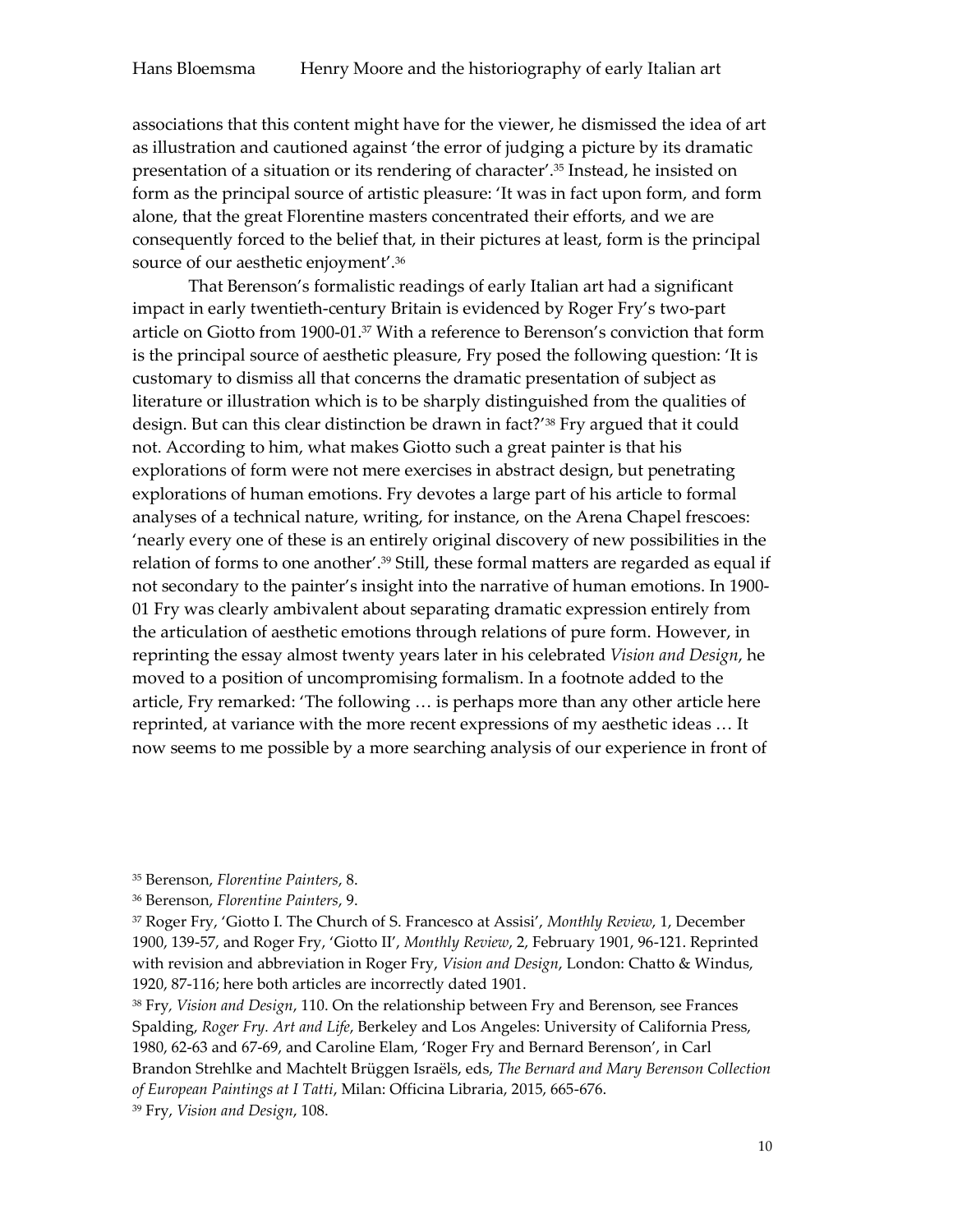a work of art to disentangle our reaction to pure form from our reaction to its implied associated ideas.'<sup>40</sup>

Fry's formalist turn on early Italian art was not unique. Already in 1914, Fry's fellow Bloomsbury critic Clive Bell argued that the aesthetic emotions of Giotto's and Masaccio's frescoes are stirred by the relations and combinations of lines, colours and forms – what Bell called 'significant form'. <sup>41</sup> Like Berenson and the Fry of *Vision and Design*, Bell felt strongly that art had nothing to do with associations stimulated by dramatic content: 'The representative element in a work of art may or may not be harmful; always it is irrelevant'.<sup>42</sup> Bell is at points even critical of Giotto because he felt that the Italian artist did not always succeed in prioritizing form over content: 'Giotto could be intentionally second-rate. He was capable of sacrificing form to drama and anecdote. He never left the essential out, but he sometimes knocked its corners off. He was always more interested in art than in St. Francis, but he did not always remember that St. Francis has nothing whatever to do with art.'<sup>43</sup>

It is clear that that much of Moore's perspective on early Italian art is rooted in this formalistic tradition associated with Berenson and Bloomsbury. Not only is Moore's insistence on sculptural form in Giotto and Masaccio indebted to Berenson's concept of tactile values, but also his explicit separation of Giovanni Pisano's gift for form from his skills as a story-teller can be connected to the theories of Berenson, Bell and the later Fry. And yet, Moore's position is not as radical as theirs. As Moore himself wrote in his text on Giovanni: 'It's wrong to think that form and expression are separate things'.<sup>44</sup> Already in 1934, in his contribution to the Unit One catalogue, Moore had written comparable words on his own artistic philosophy: 'Abstract qualities of design are essential to the value of a work, but to me of equal importance is the psychological, human element'.<sup>45</sup>

A comparable synthesis of abstract form and human content can be found in Carlo Carrà's monograph on Giotto from 1924, the English translation of which was published in 1925. Carrà takes issue with a too rigid formalist approach of Giotto's work, writing: 'there are certain critics who exclude all sensitive qualities from

<sup>40</sup> Fry, *Vision and Design*, 87. On Fry's changing position see Hayden B.J. Maginnis, 'Reflections on Formalism. The Post-Impressionists and the Early Italians', *Art History*, 19, 1996, 195-199; and Michael Fried, 'Roger Fry's Formalism', The Tanner Lectures on Human Values, University of Michigan, 2001, 35-38. Available at

[https://tannerlectures.utah.edu/\\_resources/documents/a-to-z/f/fried\\_2001.pdf,](https://tannerlectures.utah.edu/_resources/documents/a-to-z/f/fried_2001.pdf) accessed 12 October 2021.

<sup>41</sup> Clive Bell, *Art,* London: Chatto & Windus, 1914, 8 and 235.

<sup>42</sup> Bell, *Art*, 25. On the influence of Berenson on Bell see Paul Barolsky, *Walter Pater's Renaissance*, University Park, Penn.: Pennsylvania State University Press, 1987, 149-150, and Maginnis, 'Reflections on Formalism', 193-195.

<sup>43</sup> Bell, *Art*, 146.

<sup>44</sup> Wilkinson, *Henry Moore*, 172.

<sup>45</sup> Wilkinson, *Henry Moore*, 192. For comparable remarks by Moore see Wilkinson, *Henry Moore*, 112-114.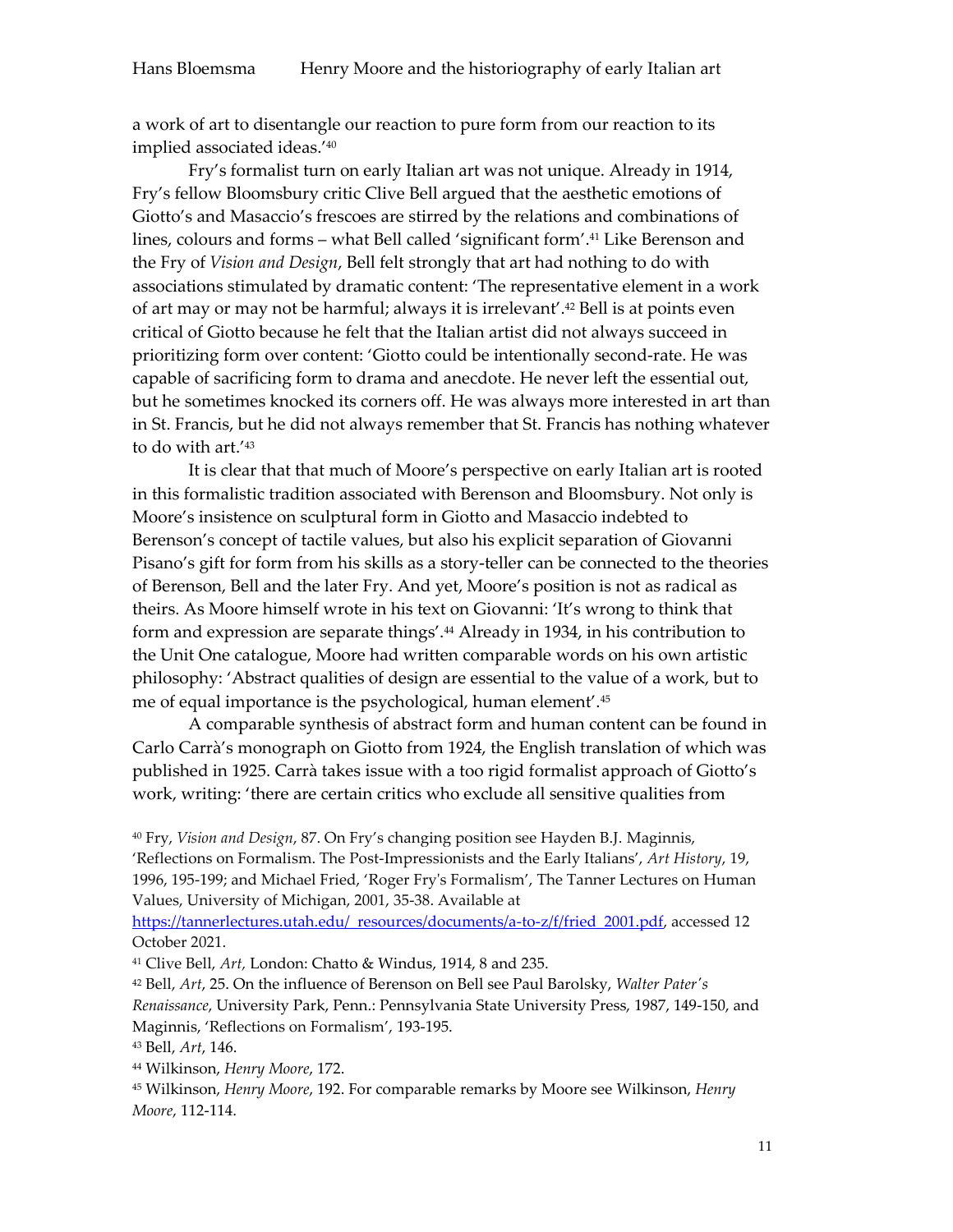bodies, and wish to see in a picture only dead geometry, anatomy and perspective … Not seeing living form, they see only the exterior corporeal appearances.'<sup>46</sup> Carrà does not agree with this. According to him, 'Reality, as in a living eye, shines in Giotto's particular form. The Christian abstract idea becomes concrete in the Giotto form, which is an idea of form. Form and idea mutually explain one another. Hence the unique unity of these paintings'.<sup>47</sup> It is known that Moore owned a copy of the English translation of Carrà's book – it still stands on the book shelves in the living room of his house in Perry Green. Unfortunately it is not known when the book came into Moore's possession or if Moore ever read it; Moore's copy has no inscriptions or annotations to help us.<sup>48</sup> At the same time, Carrà's ideas are typical for many early twentieth-century scholars on early Italian art, who – even if their approach is considered formalist – like Carrà insist on the unity of abstract form and representational content. <sup>49</sup> For example, the German art historian Friedrich Rintelen in his *Giotto und die Giotto-Apokryphen* from 1912 argues that the formal organization of Giotto's compositions – which he analyses in great detail – is not an end in itself. Instead this organization is always determined by and serves to illuminate the sacred story.<sup>50</sup> Moore could thus very well have been familiar with such theories independently of Carrà.

A number of twentieth-century critics of modern art likewise insist on the inseparable unity of form and content in contemporary art. An emphasis on this synthesis can be found in the writings of Herbert Read, for instance. Already in his 1929 essay 'The Meaning of Art', Read sought to reconcile the critical dualism between what he called the 'geometrical' and the 'organic'.<sup>51</sup> For Read the geometrical indicated a tendency toward abstraction, while the organic stood for the opposing tendency toward the representational. Read thought of modern art in terms of a fusion of the abstract and the representational, and according to him Picasso's work, as well as Moore's, represented the ideal middle ground between these opposing tendencies.<sup>52</sup>

<sup>46</sup> Carlo Carrà, *Giotto*, London: Zwemmer, 1925, 50.

<sup>47</sup> Carrà, *Giotto*, 50.

<sup>48</sup> Written communication Sophie Orpen, Henry Moore archive, Perry Green, 15 January 2020.

<sup>49</sup> On this see Hayden B.J. Maginnis, *Painting in the Age of Giotto. A Historical Reevaluation*, University Park, Penn.: The Pennsylvania State Universitry Press, 1997, 100-101.

<sup>50</sup> Friedrich Rintelen, *Giotto und die Giotto-Apokryphen*, Munich and Leipzig: Georg Müller, 1912, 13.

<sup>51</sup> Herbert Read, 'The Meaning of Art: An Introduction for the Plain Man', *The Listener*, 25 September 1929, ii-viii (supplement). Reprinted with alterations in Read, *The Meaning of Art*. On this see James King, *The Last Modern. A Life of Herbert Read*, New York: St. Martin's Press, 1990, 94. Already in his literary criticism of the 1920s Read sought to reconcile the dualism between what he then called 'classicism' and 'romanticism'. King, *The Last Modern*, 77-91. 52 Herbert Read, Art Now. An Introduction to the Theory of Modern Painting and Sculpture, 2nd ed., London: Faber, 1949, 131. On this see David Thistlewood, *Herbert Read*, *Formlessness and Form. An Introduction to his Aesthetics,* London: Routlegde and Kegan Paul, 1984, 80. See also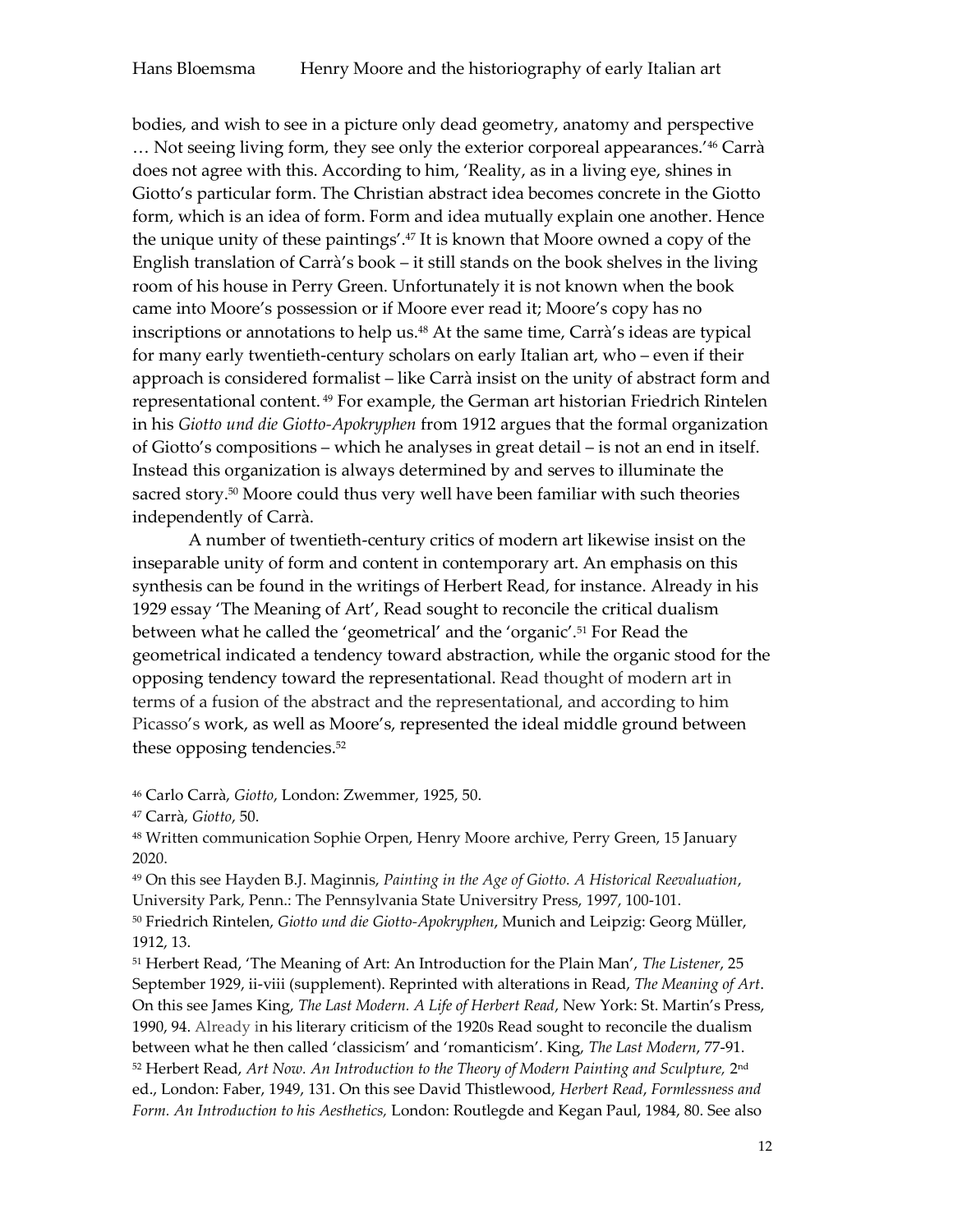The last paragraph makes clear that Moore's perception of early Italian art is not only informed by nineteenth- and early twentieth-century views on Italian art, but also by critical ideas about form and content in modern art.<sup>53</sup> The influence of contemporary art criticism becomes even clearer if we look at the last, and possibly most interesting element in Moore's views on Giotto, Masaccio and Giovanni Pisano. As mentioned above, the sculptural qualities that Moore values in these artists' works are connected to the expressive power of individual figures, manifesting itself not in outward movement, but in a dramatic tension inside the figures themselves. At first, Moore's rebuttal of the depiction of strong physical action seems to be in line with long established views on moderation and restraint in Italian art. As early as 1435, when Leon Battista Alberti wrote that the movements of the body reveal the movements of the soul, he insisted that these bodily movements should be restrained and gentle.<sup>54</sup> Through the centuries, Giotto and Masaccio in particular have been praised for such moderation. For instance, in the mid-nineteenth century John Ruskin contrasts the tranquillity Giotto has given to his figures with the way a modern artist 'accumulates on his canvas whatever is startling in aspect or emotion, and to drain, even to exhaustion, the vulgar sources of the pathetic'.<sup>55</sup> And as late as 1930, William G. Constable, then assistant director of the National Gallery, lists 'powerful yet restrained dramatic emphasis' as one of the dominant characteristics of Masaccio's art.<sup>56</sup>

While Moore's observations should be understood at least partly against the background of this tradition, his comments seem to go one crucial step further.As we have seen, Moore does not talk so much of a restraint in physical movement, but emphatically of a lack of movement: both Masaccio and Giovanni Pisano are praised for getting drama into their figures even when they stand still. Although the difference is small, I think it is meaningful as it draws attention to a unique element in Moore's views on early Italian art. As mentioned earlier, in his own sculptures Moore was after the same ideal of static figures with a strong inner expression. He used the term 'vitality' for this, which he did not associate with outward movement

Andrew Causey, 'Herbert Read and Contemporary Art', in David Goodway, ed., *Herbert Read Reassessed*, Liverpool: Liverpool University Press, 1998, 135; and Ben Cranfield, '"A stimulation to greater living": The Importance of Henry Moore's "credible compromise" to Herbert Read's Aesthetics and Politics', in *Henry Moore: Sculptural Process and Public Identity*, Tate Research Publication, 2015, [https://www.tate.org.uk/art/research-publications/henry](https://www.tate.org.uk/art/research-publications/henry-moore/ben-cranfield-a-stimulation-to-greater-effort-of-living-the-importance-of-henry-moores-r1151301)[moore/ben-cranfield-a-stimulation-to-greater-effort-of-living-the-importance-of-henry](https://www.tate.org.uk/art/research-publications/henry-moore/ben-cranfield-a-stimulation-to-greater-effort-of-living-the-importance-of-henry-moores-r1151301)[moores-r1151301,](https://www.tate.org.uk/art/research-publications/henry-moore/ben-cranfield-a-stimulation-to-greater-effort-of-living-the-importance-of-henry-moores-r1151301) accessed 19 June 2020.

**.** 

<sup>53</sup> On the intersections between the study of early Italian art and modern art criticism, see Maginnis, 'Reflections on Formalism'.

<sup>54</sup> Leon Batttisa Alberti, *On Painting*, translated by Cecil Grayson, London: Penguin, 2004, 81. <sup>55</sup> John Ruskin, *Giotto and His Works in Padua. Being an Explanatory Notice of the Series of Wood-Cuts Executed for the Arundel Society after the Frescoes in the Arena Chapel*, London: Arundel Society, 1854, 26.

<sup>56</sup> William G. Constable, 'Italian Art and the Italian Exhibition', *Journal of the Royal Society of Arts*, 78: 4035, 21 March 1930, 526.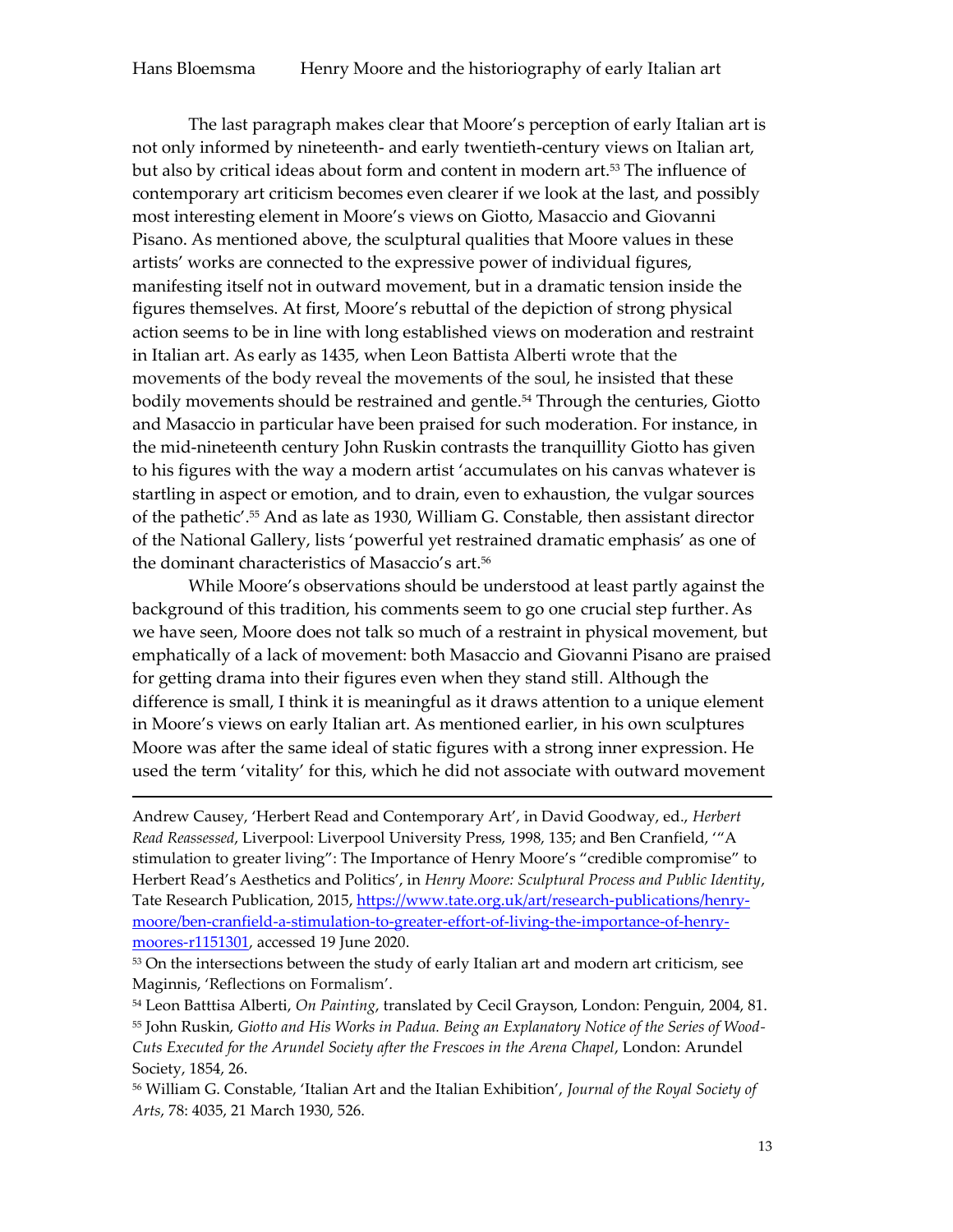and physical action but with an energetic force from inside the figures.<sup>57</sup> What is unique in Moore's understanding of early Italian art is that he projects this ideal of inner vitality onto the work of Giotto, Masaccio and Giovanni Pisano.

No precedent for such an interpretation exists in literature on early Italian painting. However, a precursor – if not an exact source – can be found in the writings of Roger Fry, though not in his article on Giotto.<sup>58</sup> Fry's *Vision and Design* (1920) contains several articles on archaic and non-Western art. It is known that Moore read Fry's book as a student in Leeds in the early 1920s, and on several occasions during his life Moore stressed its importance. Moore has stated that Fry's articles opened his eyes to sculpture from Africa and pre-Columbian Mexico, and that they inspired him to study the collections of non-Western art in the British Museum that would have such a lasting influence on his own artistic development.<sup>59</sup> Of special interest here is the article 'Negro Sculpture', originally published as a review of an exhibition of sub-Saharan African sculpture at the Chelsea Book Club in 1920. In the article Fry praises African sculptures for what he calls their 'disconcerting vitality'. According to Fry, this vitality results from the fact that the sculptures are completely free in conception from the predominantly twodimensional constraints that characterize Greek and subsequent European sculpture: 'far from clinging to two dimensions, as we tend to do, [the African artist] actually underlines, as it were, the three-dimensionalness of his forms. It is in some such way, I suspect, that he manages to give to his forms their disconcerting vitality, the suggestion that they make of being not mere echoes of actual figures, but of possessing an inner life of their own'.<sup>60</sup> Here Fry connects the primitive, the sculptural and concomitant idea of an inner vitality in the same way, and using almost identical language, as Moore would do in his 1934 Unit One contribution and other writings.

Scholars have linked Fry's use of the term 'vitality' to the writings of the French philosopher Henri Bergson. In his *L'Évolution créatrice* from 1907 (English translation: *Creative Evolution*), Bergson introduced the idea of a spiritual life force – an *élan vital* – which shaped evolutionary development. While discredited as a scientific concept soon after its proposal, Bergson's *élan vital* achieved widespread popular acclaim in Britain, and inspired not only Fry and others of the Bloomsbury

<sup>57</sup> On this see also Wilkinson, *Henry Moore*, 198.

<sup>58</sup> Although Fry writes in this article that 'it is impossible to find in [Giotto's] work a case where the gestures of the hands are not explicit indications of a particular emotion', he believes that many of Giotto's works suffer from what he calls an 'unrestrained extravagance of passion'. Only in late works such as *The Death of Saint Francis* in the Bardi chapel in Santa Croce does Fry observe a new mood of placidity and repose. Fry, *Vision and Design*, 100, 110 and 112**.**

<sup>59</sup> Wilkinson, *Henry Moore*, 44 and 151. On this see also Berthoud, *Life of Henry Moore,* 42-44. <sup>60</sup> Fry, *Vision and Design*, 89.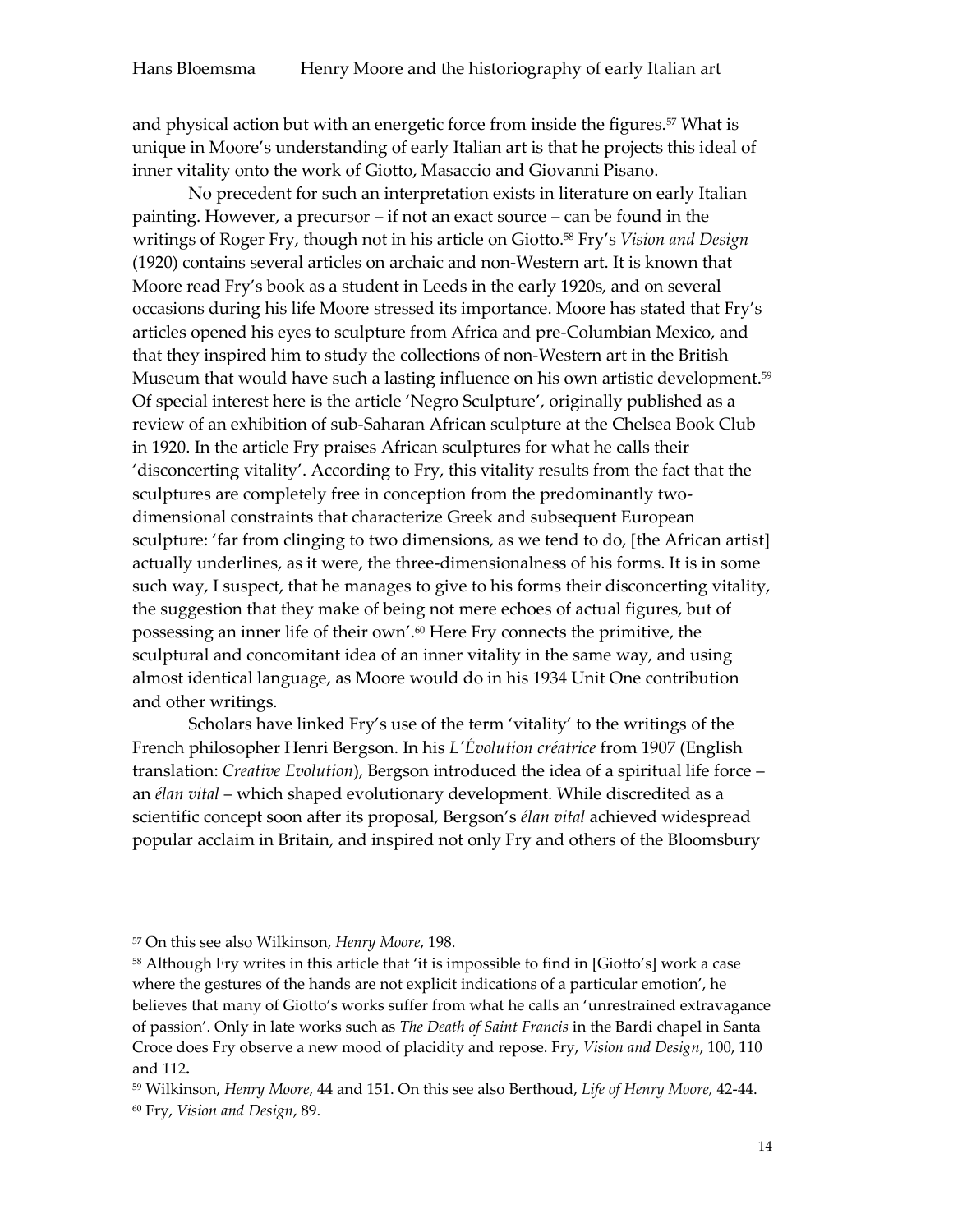circle, but also later generations of modernist artists and critics. <sup>61</sup> As late as 1951 Herbert Read labelled himself an 'unregenerate Bergsonian', while Barbara Hepworth, like Moore, aimed in her own work for the same inner vitality that Fry had observed in African sculpture: 'When we say that a great sculpture has vision, power, vitality, scale, poise, form or beauty, we are not speaking of physical attributes. Vitality is not a physical, organic attribute of sculpture – it is a spiritual inner life'.<sup>62</sup>

The discussion of vitality in Fry's article on African sculpture as well as the references to Bergson, Read and Hepworth are indicative of the wider intellectual world against which we have to situate Moore's views on Giotto, Masaccio and Giovanni Pisano. Certainly, his perception of these artists is to a large extent conditioned by prevailing critical ideas on early Italian art. In this sense it is typical for its time and not necessarily ground-breaking. However, Moore's emphasis on the dramatic tension inside static figures is ultimately grounded in modernist ideals of vitality in sculptural form. Moore not only aspired for such vitality in his own sculptures, these ideals also came to have a significant impact on the way he regarded the work of Giotto, Masaccio and Giovanni Pisano. The result is a unique and unprecedented element in his consideration of these Italian artists. As such, it also influences how we – as readers of Moore – might look at their work. Much more than his contemporaries, Moore draws our attention to the expressive qualities of static figures in the paintings of Giotto and Masaccio and the sculptures of Giovanni Pisano. For this reason, the reconsideration of Moore's ideas on early Italian art provided here is important and warrants attention. It will not necessarily result in a rewriting of the art history of the period, but it does invite us to observe in Giotto's, Masaccio's and Giovanni's work the primitive, sculptural and expressive qualities that mirrored Moore's own modernist ambitions and ideals. A more precise understanding of what Giotto, Masaccio and Giovanni Pisano looked like for Moore will thus lead to better and deeper insights into the art of Moore. In turn, we come to know something of the course of modernist sculpture and its links to early Italian art.

**Hans Bloemsma** is associate professor in art history at University College Roosevelt, Middelburg, the Netherlands. His research focusses on Italian art from the late Middle Ages. He has a special interest in questions of historiography, the artistic relations between late medieval Italy and Byzantium, and the reception of Italian painting in modern and contemporary art. His publications include 'Challenging

<sup>61</sup> On this see Mary Ann Gillies, *Henri Bergson and British Modernism*, Montreal: McGill-Queen's University Press, 1996, and Paul Ardoin, S. E. Gontarski and Laci Mattison, eds, *Understanding Bergson, Understanding Modernism*, New York and London: Bloomsbury, 2013. <sup>62</sup> Herbert Read, *Art and the Evolution of Man*, London: Freedom Press, 1951, 34. Barbara Hepworth, 'Sculpture', in J.L. Martin, Ben Nicholson and Naum Gabo, eds, *Circle. International Survey of Constructive Art*, London: Faber and Faber, 1937, 113.